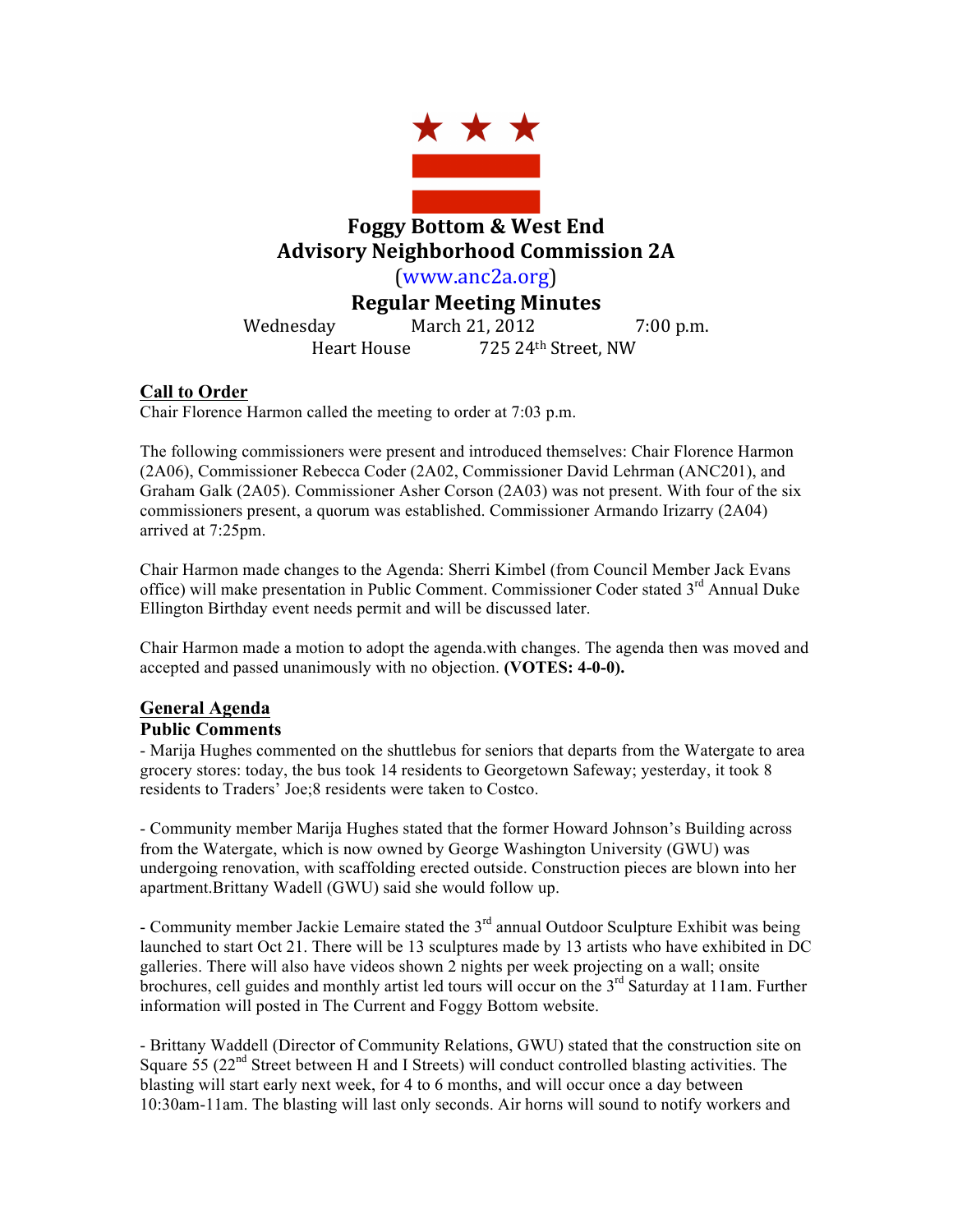the public of blasting. Traffic in adjacent streets will be prohibited during the blasting. The blasting will be monitored for its effects.

- Kevin O'Connor, Commissioner in Dupont Cirlce and member of the Coalition to Restore DC Trust, stated he is collecting signatures for a petition originated by Bryan Weaver regarding restoring public trust in DC public officials and finances. He needs 3000 signatures from Ward 2 residents. More information can be found on Dcpublictrust.org

- Chair Harmon updated several activities:

- BZA Order 18319 (7-Eleven) was approved for 1-year trial basis. This establishment is in Commissioner Corson's SMD.

- St. Mary's Court is celebrating its  $33<sup>rd</sup>$  anniversary on April  $19<sup>th</sup>$ , 6-8pm, with a fundraiser "Hats Off".

- DPR has moved its main central office to 1250 U St, and its Program Development and Management functions will be moved to Columbia Heights Community Center on 1480 Girard St.

- Curb cut for 800 22nd Street was approved on Feb 23, 2012.

- Manna Inc will sponsor its  $14<sup>th</sup>$  annual Run/Walk on April 21. The run will begin at 8:45am at Anacostia Skating Pavillion. Manna Inc supports neighborhood activities and affordable housing.James Bulger (liasion from Mayor's office) was not able to attend tonight's meeting but conveyed that he had followed up with Mews Court lighting situation, by reporting it to the head of DDOT. He also followed up on sidewalk issues on  $23<sup>rd</sup>$  and E Streets, resulting from a motorized wheelchair incident. The Mayor is conducting several Town Hall meetings on 2012 Budget. The town hall meeting for Ward 2 will be held on April 19 at Sumner School.

- Sherri Kimbel (from Council Member Jack Evans office) stated that St. Mary's Court will be having its fundraiser April 19, from 6-8pm. Tickets will be \$30.

#### **Safety Report**

Officer Clemmons, foot beat officer in PSA207, gave the safety report. He compared statistics from the past month to those from last year:

- 12 thefts (purses, ipods, cellphones) occurred in the night club areas

- 3 burglaries (down from 9 last year)

- 62 thefts (down from 71 last year). These were preventable by not leaving purses in restaurants; and under desks in office spaces

- 2 street robberies (down from 6 last year)

- 88 property crimes (down from 100 last year)

McFadden's and Shadow Room (2141 K St) have had reimbursable police detail monitoring and patrolling the area late at night for noise and fights

Officer Clemons stated that Sgt. Jackson PSA, and Lt. Wheeler have been reassigned. Lt. Donald Craig is the new commander for this District.

#### **Office of the People's Counsel (OPC)- PEPCO \$42.1 million rate increase, smart meters and other topics**

No one from the Office of People's Counsel (OPC) was present to report on PEPCO increase, smart meters and other topics.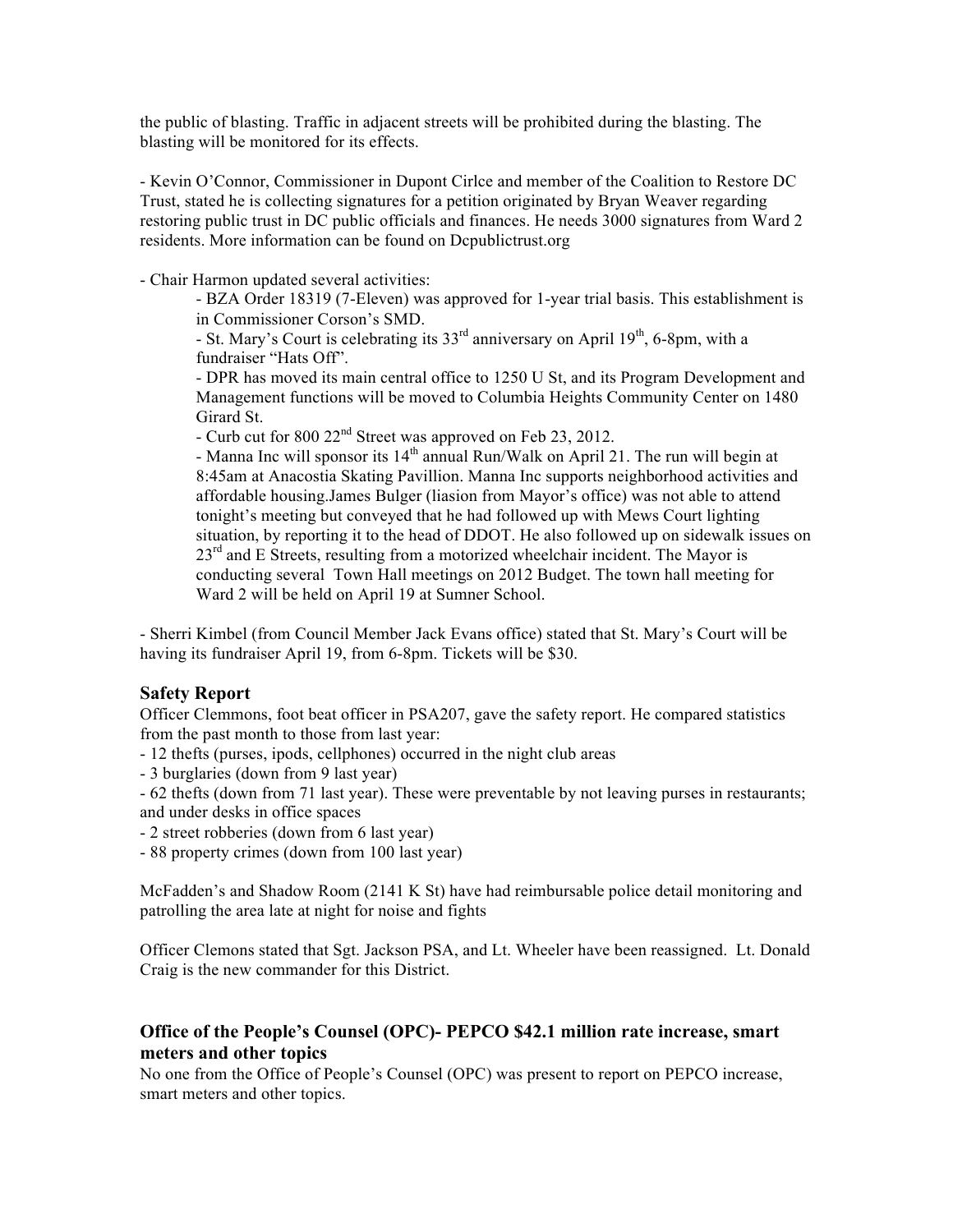#### **Update on historic Stevens School REIP process**

Mark Bleur, from the Deputy Mayor of Education's office, and Nimita Shaw, from the Deputy Mayor of Economic Development's office, presented the update regarding the Stevens School REIP process.

This project involved a 2-track "RFEI" process, e.g.,two "Requests for Expression of Interest" (one from qualified Educational-use Teams and the other from qualified Development Teams), which were announced in November 2011 inviting teams to submit proposals by March 1, 2012. The purpose was to rehabilitate the Stevens School building and to redevelop the land adjacent to the School.

Six development teams submitted proposals: Akridge and Argos Capstone Development and Green River Partners Donohoe Development Company and Decca Development Corp EastBanc Inc Lincoln Property Company and Mosaic Urban Partners MRP Realty and CSG Urban Partners

Six educational teams submitted proposals:

- AppleTree Institute for Education Innovation

- Dorothy I. Height Community Academy Public Charter School
- Eagle Academy Public Charter School
- GEMS Americas, urban Atlantic Education and The Robert Bobb Group
- Ivymount Schools and Programs
- Living Classrooms of the National Capital Region

In response to questions from the community, the presentors stated the following:

- No specific student type nor school type was specified by the RFEI. The schools could be charter, traditional (K-12), vocational, alternative, or special education.

- Among the six educational teams that submitted proposals, 4 charter schools, 1 private school and one serving disabled students.

- The proposals are being evaluated for their experience in developing schools, their financial data, and the team characteristics.

- The proposals must honor the ANC2A request that the African American history of the Stevens School be respected and incorporated.

- The development teams can pair up with one educational or multiple educational proposals, and vice-versa.

- No information was provided regarding the development proposals (ie, commerical, residential, retail).

- Round one ended March 1. During March, the proposals will be evaluated. Early April the selected ones will be announced. Joint proposals will be submitted in May. During May/June, the joint proposals will be presented to the community for their response.

- The final proposal will have to be approved by the DC Council.

- The new school is scheduled to open next year depending on the rehabilitation of Stevens School.

Commissioner Coder requested that the process maintain its accessibility and transparency. Chair Harmon stated she was excited about the projects and appreciated the work done by the DC staff.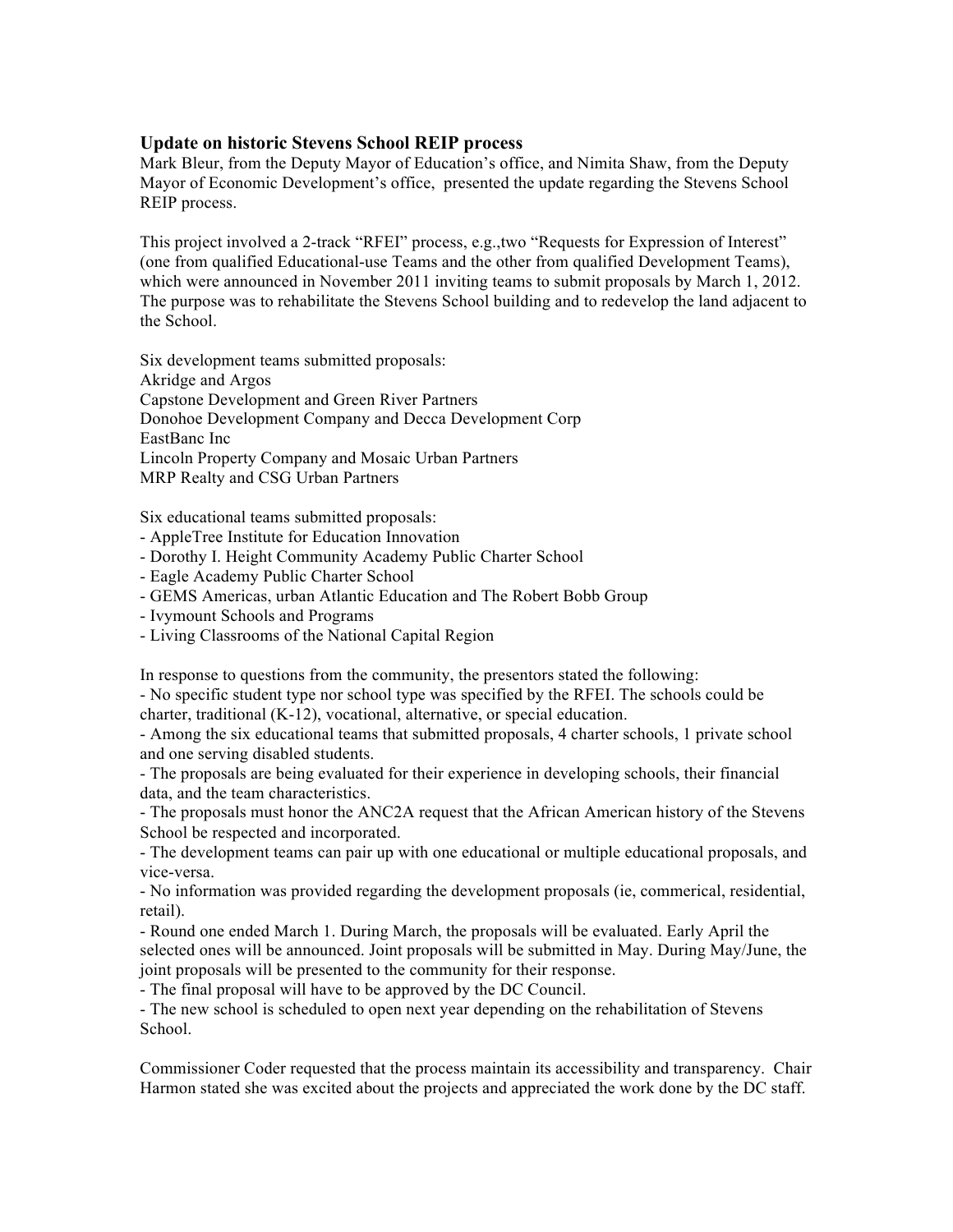#### **Update - West End Library Redevelopment Project**

Commissioner Coder presented updated information regarding the West End Library Redevelopment Project. The Zoning Commission is undertaking its final action. The Library will relocate later this year. The DC government is still investigating different locations for its temporary transfer.

#### **Update on Penzance Realty on Watergate (2600 Virginia Ave office building)**

The update was given by Penzance Realty on modification to Watergate Office building (2600 Virginia Avenue), and the matter was then moved to the Regulatory Agenda in order for ANC2A to make a motion and resolution regarding to it.

#### **Update - Feb 28 FBA Membership Meeting - Aging in Place Village Project Report**

Commissioner Coder updated the activities of the Foggy Bottom West End Village project. The interim board held a meeting at St Stephen's Church where more than 100 seniors attend. There was active discussion, with positive momentum growing. The board is changing to become a permanent, 501c nonprofit organization. In one year, they will be up and running. In June, Commissioner Coder will provide an update and report on the priorities for the services for the community.

### **Nation's Triathlon**

Molly Quinn of the Nations' Triathlon presented information regarding the  $7<sup>th</sup>$  Annual Nation's Triathlon, scheduled for Sun Sept  $9<sup>th</sup>$ . It will start at 7am, and will involve swimming, biking and running sections. Monies are raised to help the homeless. Roads will be closed starting at 6am and reopen beginning at noon and 1pm. 3500 runners are expected to run beginning at 7am at West Potomac Park. The Potomac River water has been tested and found to be safe to swim in. The streets affected are Independence, Canal Road, Main Avenue, Clara Barton, Ohio Drive, Whitehurst Freeway, West Potomac Park, north bound Rock Creek Parkway, F St underpass Kennedy Center. Monies from the Triathlon will be used to raise awarenss for the Leukemia and Lymphoma Society.

Chair Harmon presented a motion of a letter of non objection regarding the DC Triathlon to HSMEI. Commissioner Coder seconded the motion. The motion was voted upon and passed unanimously. **(VOTES:4-0-0 ) (ATTACHMENT #1)**

#### **Mutliple Sclerosis Society Charity Walk - April 21, 2012**

There was no one present to give information regarding the Multiple Sclerosis Society Charity Walk, scheduled for April 21, 2012.

#### **Regulatory Agenda**

#### **Update on Penzance Realty on Watergate (2600 Virginia Ave office building)**

Peter Greenwald of Penzance Realty and Gensler Architects presented their concepts for the improvement of the exterior of Watergate Office building. He stressed that their ideas may continue to evolve.

The Penzance team members were introduced: Chris McGrew, Chris Worth, Justin Johnson, Peter Wilson and Peter Greenwald. Gensler Architects are a national and international firm, and have been in DC for 29 years. They designed the Heart House and want to restore the Watergate to its glory.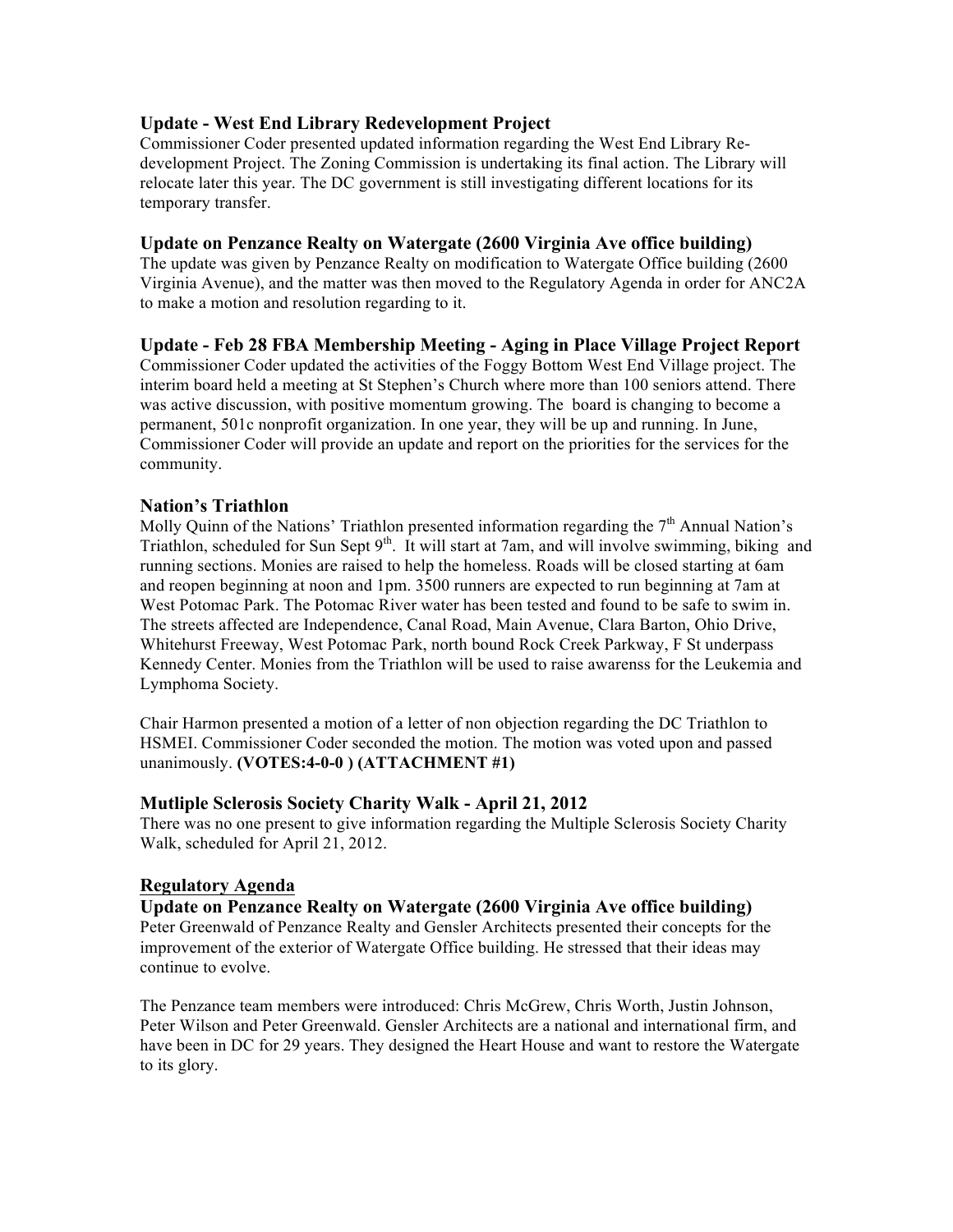The Watergate Office Building, located at 2600 Virginia Avenue, is joined to Watergate Hotel. The Office building is an 11 story free standing building, designed in 1962 as part of the overall Watergate complex. In 1994, it underwent renovations, with an exterior canopy attached to the underside; lighting was reduced; and a darker front was designed. The streetscape sidewalk leads right upto a barrier wall, creating a foreboding experience.

Penzance Realty and Gensler Architects proposed to remove the original concrete wall at the sidewalk level and replace it with glass railing, allowing tenant space to be viewed from the street. They will raise the curb canopy. The building will have enhanced indirect lighting that will accent the base of columns upto the  $\overrightarrow{6}^{th}$  floor. These changes will enhance engagement with the street, and create a welcoming, safe and inviting entry.

In response to community inquiries, they do not have a construction schedule planned yet. Currently, there is banking retail on street level, which will be kept. They are open to having a grocery store in their retail space. There will be additional retail on the street level. They hope to enhance tenant and pedestrian interaction. The plans for interior space is still in conceptual stage, but they will restore the lobby. Powerwashing the exterior is still under discussion.

They are in the early stages, with the first stop being ANC2A. They have been invited to the annual meeting of the Watergate tenants and coop owners. Their next stop is the Commission of Fine Arts (CFA).

Sherri Kimbel (from Council Member Jack Evans office) stated that many residents were upset when Safeway left Watergate and were searching for a new grocey store. Penzace stated they were engaged in conversations with many options.

Commissioner Irizarry stated the changes to Watergate Office Building were minor and gave it a more inviting look. Community members supported the changes and wanted them done. Commissioner Irizarry asked that the development team meet with the residential Watergate Coops.

Commissioner Irizarry made a motion to draft resolution to support minor modifications to the facade of 2600 Virginia Avenue, Watergate Office building to include changing the lighting, replacing sections of 4' concrete wall with glass panelling and enhancing the exterior. Commissioner Coder seconded the motion. The motion was voted upon and passed unanimously. Copies of the resolution will be mailed to HPRB, CFA and Watergate West. **(VOTES: 5-0-0). (ATTACHMENT #2)**

#### **Matters before the DC Zoning Commission - Square 102 Update (GWU Museum)**

Susan Anne Cora (GWU Planning Office) presented the update regarding Square 102 – GWU Museum project. The GWU Museum project has been presented to ANC2A in their February and this March meetings. Representatives of GWU stated the community benefits of the museums will include "Ask Curator" events when the community can ask questions regarding the museum items as well as their own items.

GWU made changes as a result of their HPRB hearings: the bridge will be foreshortened and the multipurpose room will be placed against Corcoran Hall. HPRB approved the GWU museum project. GWU has worked with DDOT/Public Space regarding the design and operation of the loading dock and the associated curb cut to mitigate their impact. GWU has met with West End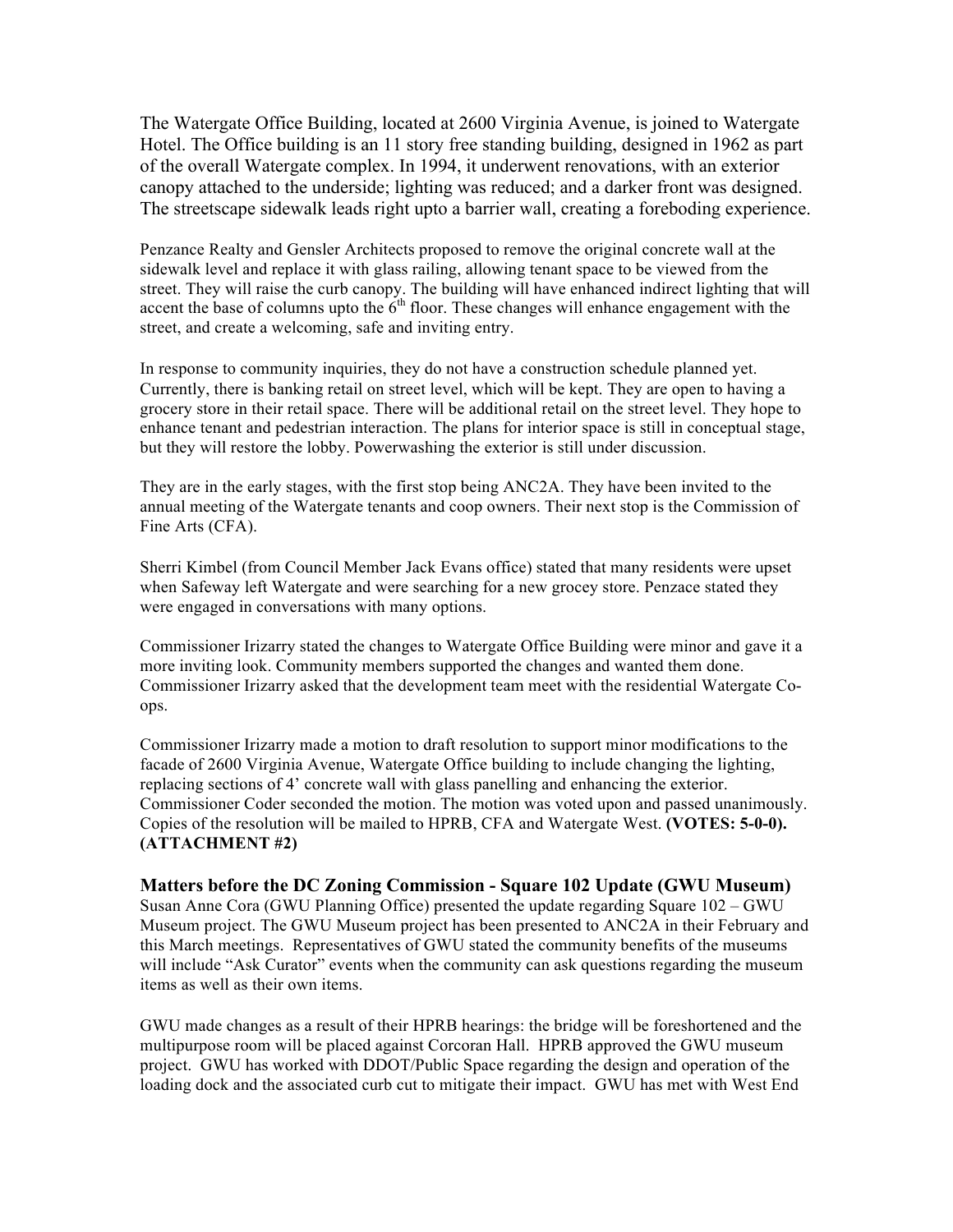Citizens Association. GWU requested a letter/vote of approval from ANC2A prior to its hearing before the Zoning Commission for its Second Stage PUD request on April 5, 2012. GWU presented some of the changes from the previous proposal and responded to community comments:

a: roof level

- glass rail at the roof level has been removed

b: bridge between Woodhull and Corcoran Hall

- bridge is curved, smaller and pulled back from  $21<sup>st</sup>$  Street

- bridge is made of Indiana limestone, a higher-style medium

- passage under the bridge has been widened and is more open

- lighting under the bridge is recessed, providing a soft glow

- bride roof is below existing Woodhull building

c:  $21<sup>st</sup>$  street

- There will be permanent hardware hooks on the  $21<sup>st</sup>$  Street façade so that banners can be hung to lie flat or diagonally

d: Woodhull

- Woodhull will be restored

- GWU police department will relocate out of Woodhull

e: roses

- roses located at the site (21<sup>st</sup> Street and G Street) have been relocated to Kogan Plaza and will be accessible to the public

f: pavers

- paving from the Yard will change from brick to hanover pavers facing  $21<sup>st</sup>$  Street

- public will have access to the University Yard 24 hrs

g: museum

- museum shop will be located by the main entrance on  $21<sup>st</sup>$  Street and will be lit at night

- museum will be open for most events to the public at no charge (free)

- museum is not expected to generate much additional vehicular traffic.

- visitors and employees will be urged to take Metro and park in nearby public garages.

- Blockbuster exhibits may have an entrance fee.

h: loading dock and egress doors at northwest corner of museum

- entrances to the loading dock and fire exit will blend with the facade

- deliveries to the museum will be infrequent

- loading dock will be restricted only for the transferring of collection items.

- loading dock will not be available or used for trash, recycling, caering or commercial deliveries, such as FedEx or UPS

- loading dock is internal, providing a secure, controlled climate condition to maximize the protection of the sensitive collection items.

- trained traffic control personnel will direct drivers backing trucks and vans into the loading dock

- delivery trucks will be of 24' or smaller

i: parking

- on-site parking will not be available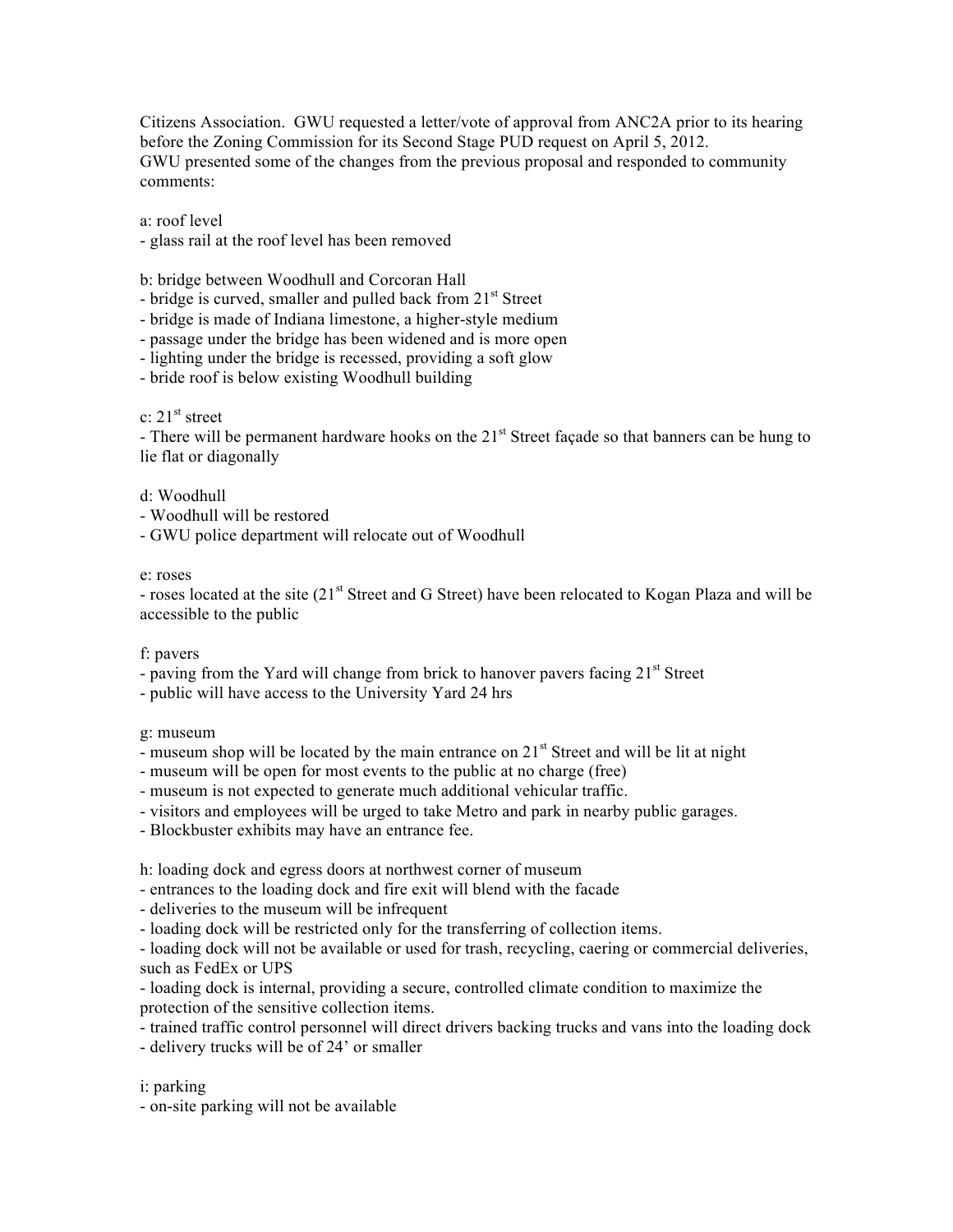- there will be no parking south of the loading dock

- there will be a loss of 5 metered parking spaces

#### j: curb cut

- curb cut in the northern section is needed to access the loading dock

- use of the curb cut (to the loading dock) will be limited to the opening and closing of exhibits and only for the transfer of artifacts.

- use of the curb cut will be 3x per week

- use of the curb cut will be prohibited during rush hours: 7-9am and 4-7pm.

- there will be no drop-off zone of visitors in front of the museum

k: loading/unloading of buses (school, senior, tour groups), and FedEx delivery trucks

- curb side loading/unloading of catering and/or Fedex will be located 40' from driveway

- curb side loading/unloading will be moved to G Street especially during rush hours

- there will be about 26 general loading/unloading buses from schools

- there will be about 15 loading/unloading buses from senior groups

- unloading/loading of buses can take up to 45 minutes

- there will be no delivery parking (catering/FedEx) during rush hours on  $21<sup>st</sup>$  Street

- loading/unloading from school buses will not occur during rush hours

l: temporary parking

- Temporary no parking signs are given for a full day and are posted 72 hrs in advance

- GWU will encourage that temporary parking signs be removed when finished so parking spaces not tied up for a full day

m: Lisner bus schedule

- GWU will work with Lisner staff regarding the schedule of school bus loading/ unloading in front of Lisner.

Community members raised issues regarding loading and unloading on  $21<sup>st</sup>$  street during rush hour. They requested that these activities be moved to G Street. Currently, there are metered parking spaces along the east side of  $21<sup>st</sup>$  Street, allowing for 2 hour parking between 7am-6:30pm and no time limit between 6:30pm-10pm Monday-Saturday. On the West side of  $21<sup>st</sup>$ Street, parking and standing are not allowed between 7am-6:30pm, Monday-Friday.

Sherri Kimbel, Director of Constituent Services from Council Member Jack Evans' office, commented that the loss of 5 parking spaces was a large loss. She also commented that buses at the Ford's Theater are allowed only 10 minutes to unload their passengers.

Commissioner Irizarry stated that the museum will be a big draw for the community.

Chair Harmon made a motion for a resolution of no position regarding the GWU Museum project on Square 102. Commissioner Lehrman seconded the motion. The motion was passed unanimously. **(VOTES: 5-0-0.) (ATTACHMENT # 3)**

Commissioner Irizarry departed the meeting.

### **Matters before Board of Zoning Administration Minor Modification to BZA 18277 (1700 New York Ave. – Corcoran Gallery)**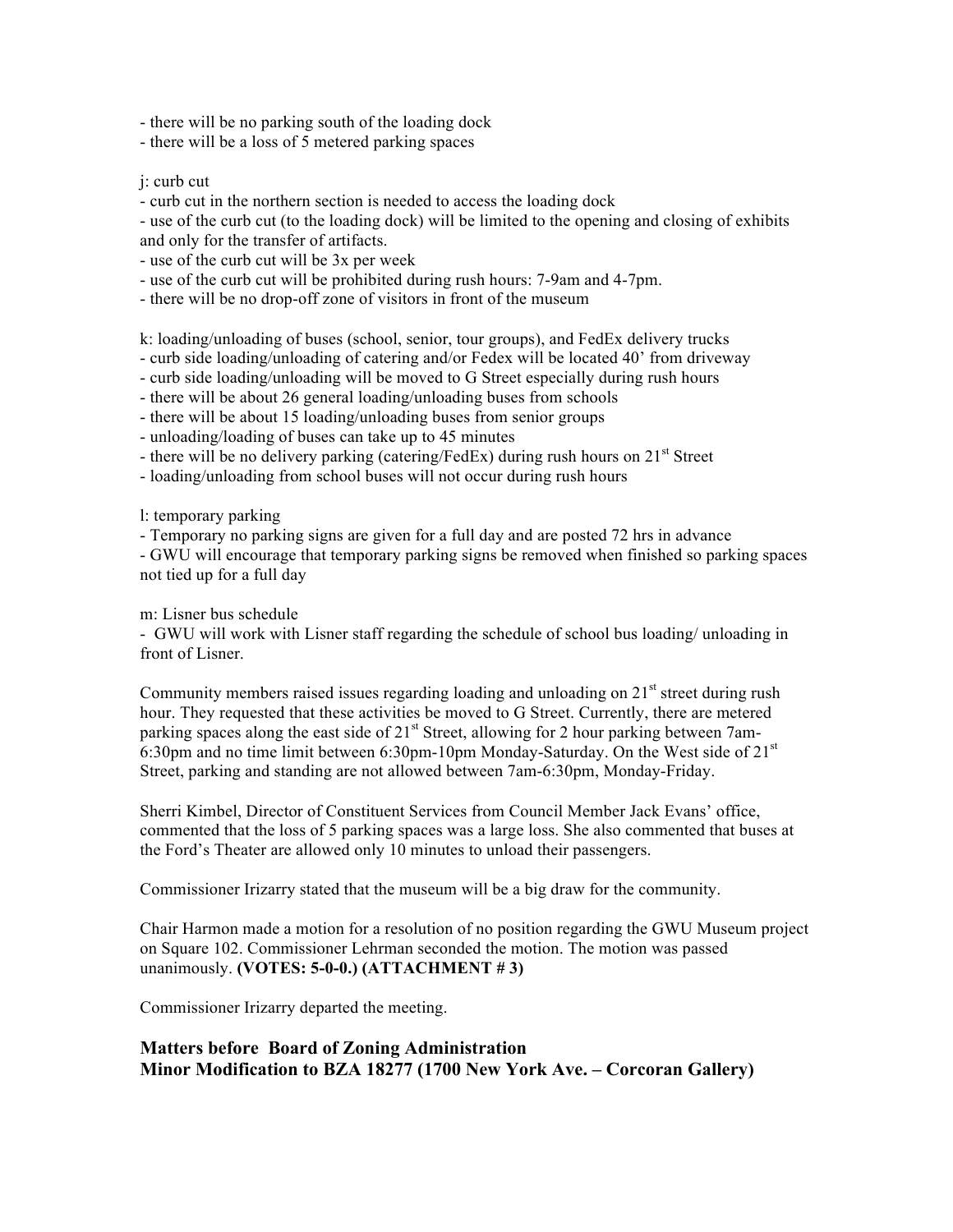Holland & Knight, Carr Properties and Groves Associates presented their request for a minor modification of BZA 19277 for their April 10 BZA hearing. They had presented the original request (office addition to the Corcoran Gallery) last May, which the ANC2A supported.

They stated that they have encountered sheeting and shoring problems below grade resulting in a change to the variance and minor modification to BZA 18277. They found that GSA has a steam tunnel extending into the Corcoran and that the Corcoran has a rubble foundation. They found streams underground resulting in large sump rooms, and flooding basements in nearby buildings. Consequently, this resulted in a change to the garage exhaust system. They can only provide 72 public/private parking spaces. They have increased biking spaces.

Commissioner Coder made a motion to provide a letter of support for BZA 18277. Commisioner Lehrman seconded the motion. The motion passed unanimously. **(VOTES: 4-0-0)**. **(ATTACHMENT # 4)**

### **3rd Annual Birthday Party for Duke Ellington Park**

Commissioner Coder read the draft motion supporting DCRA permit for the  $3<sup>rd</sup>$  Annual Birthday Party for naming the Duke Ellington Park. The event is scheduled for April 29, 3-6pm, at 2129 Ward Place. Commissioner Lehrman seconded the motion. The motion was voted upon and passed unanimously. **(VOTES:4-0-0) (Attachment # 5)**

## **Administration**

#### **ANC2A 2012 Budget**

Commissioner Galka introduced the 2012 budget which will be voted in the April meeting. He stated that most of the budget goes towards salary, wage taxes, office rent, copying and legal services (of which \$2000 was approved last month), \$1000 towards moving expenses of ANC2A files from West End Library. Currently, the ANC2A has a rainy day fund in their bank account of \$20,000.

#### **Adoption of minutes of February meeting**

Changes and edits to the February minutes were made. Chair Harmon introduced a motion to approve the minutes of the February ANC2A meeting with edit; Commissioner Coder seconded the motion. The motion was voted upon and passed unanimously. **(VOTES: 4-0-0). (Attachment # 6 )**

#### **Digitization of ANC2A files in West End Library**

Chair Harmon stated the ANC2A is evaluating what files and documents to keep, following OANC record retention rules.

Former Executive Director John Williams stated that ANC2A was required to keep unique documents, as indicated in his report he filed about a year ago. Record retention policies were maintained by Simon Gottlieb, DC OANC. Unique documents are those that are generated and originated by ANC2A, such as minutes, resolutions and quarterly reports. The remaining documents can be purged. Options include moving or giving the files and documents to GWU, or the Kiplinger Library Historical Society or the Washingtonian collection at the MLK Library.

#### **Announcements from the Chair**

Chair Harmon announced the next ANC2A meeting will be held on Wednesday April 18 , 2012 at the West End Library, 1101  $24<sup>th</sup>$  Street, NW. There being no further business, ANC2A Commission adjourned at 9:25 p.m.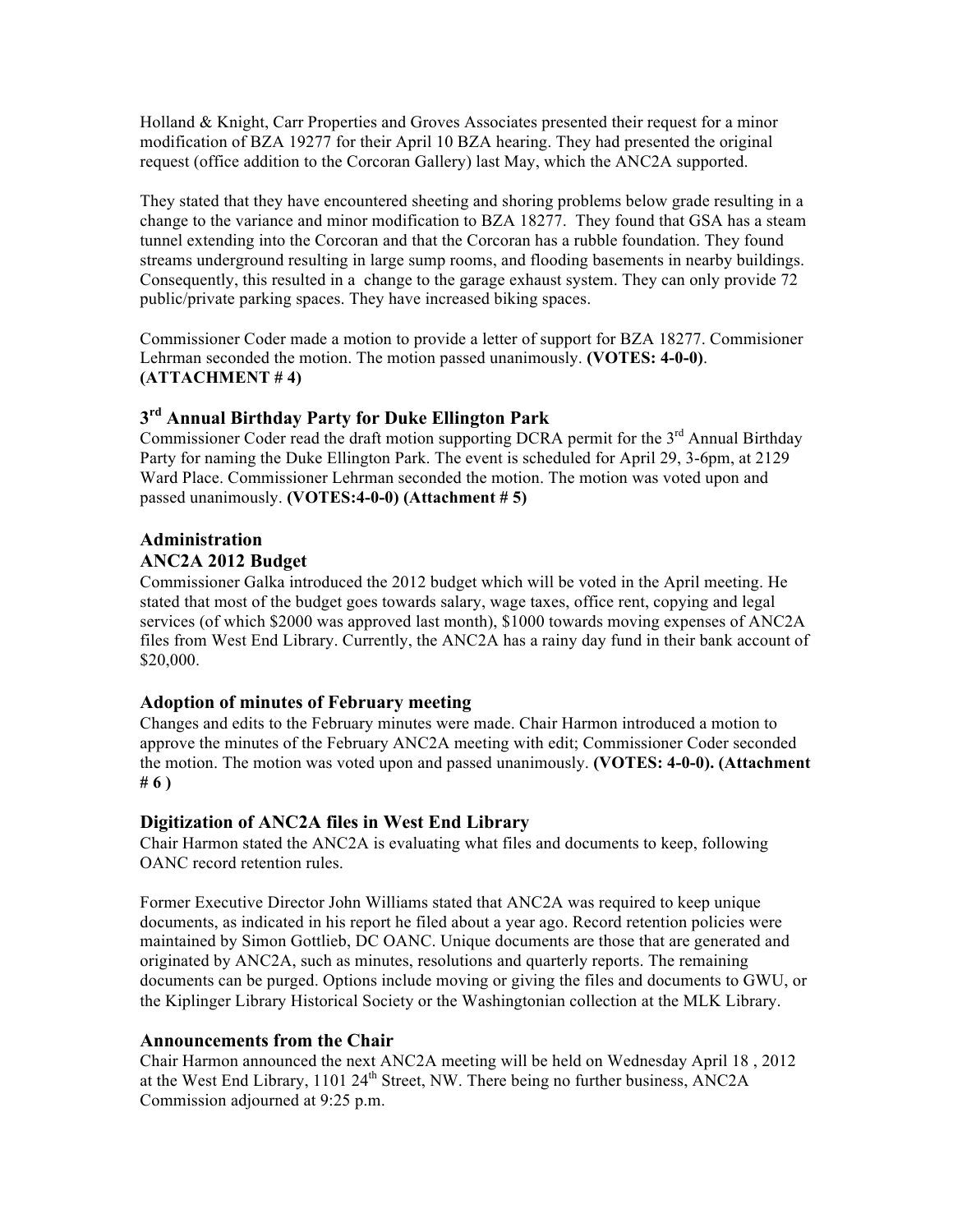### **ATTACHMENT # 1 – Minor Exterior Modification to 2600 Virginia Avenue – Watergate Office Building**

Government of the District of Columbia Foggy Bottom and West End Advisory Neighborhood Commission 2A



 $c/\text{o}$  West End Library 1101 24<sup>th</sup> St., N.W. Washington DC 20037

April 6, 2012

Catherine V. Buell Chairman, Historic Preservation Review Board 1100 4th Street, SW Suite E650 Washington, DC 20024

RE: Endorsement of Proposed Exterior Modifications 2600 Virginia Avenue NW

Dear Chairman and Members of the Review Board:

At its duly notice, regularly scheduled meeting on March 21, 2012, with 5 of the 6 commissioners present, constituting a quorum, Advisory Neighborhood Commission (ANC) 2A reviewed the request by Penzance for relatively modest modifications to the facade of the Watergate Office building, located at 2600 Virginia Avenue, NW. These modifications include improving the decorative lighting of the building exterior facing Virginia Avenue to enhance its architectural allure, replacing the entrance canopy so that it is more in harmony with the building architecture, replacing a section of the concrete barrier along Virginia Avenue with glass panels to make it more appealing, and improving the lighting in the lobby level along Virginia Avenue.

The ANC voted unanimously (5-0-0) to support the requested modification. We believe these enhancements will make a marked improvement on the building, while retaining the original feeling and intent of its architecture. We also believe these renovations will benefit the Watergate Complex and the surrounding neighborhood.

Please let me know if I can answer any questions in the above-referenced matter.

ON BEHALF OF THE COMMISSION,

Respectfully submitted,

Florence Harmon, Chair

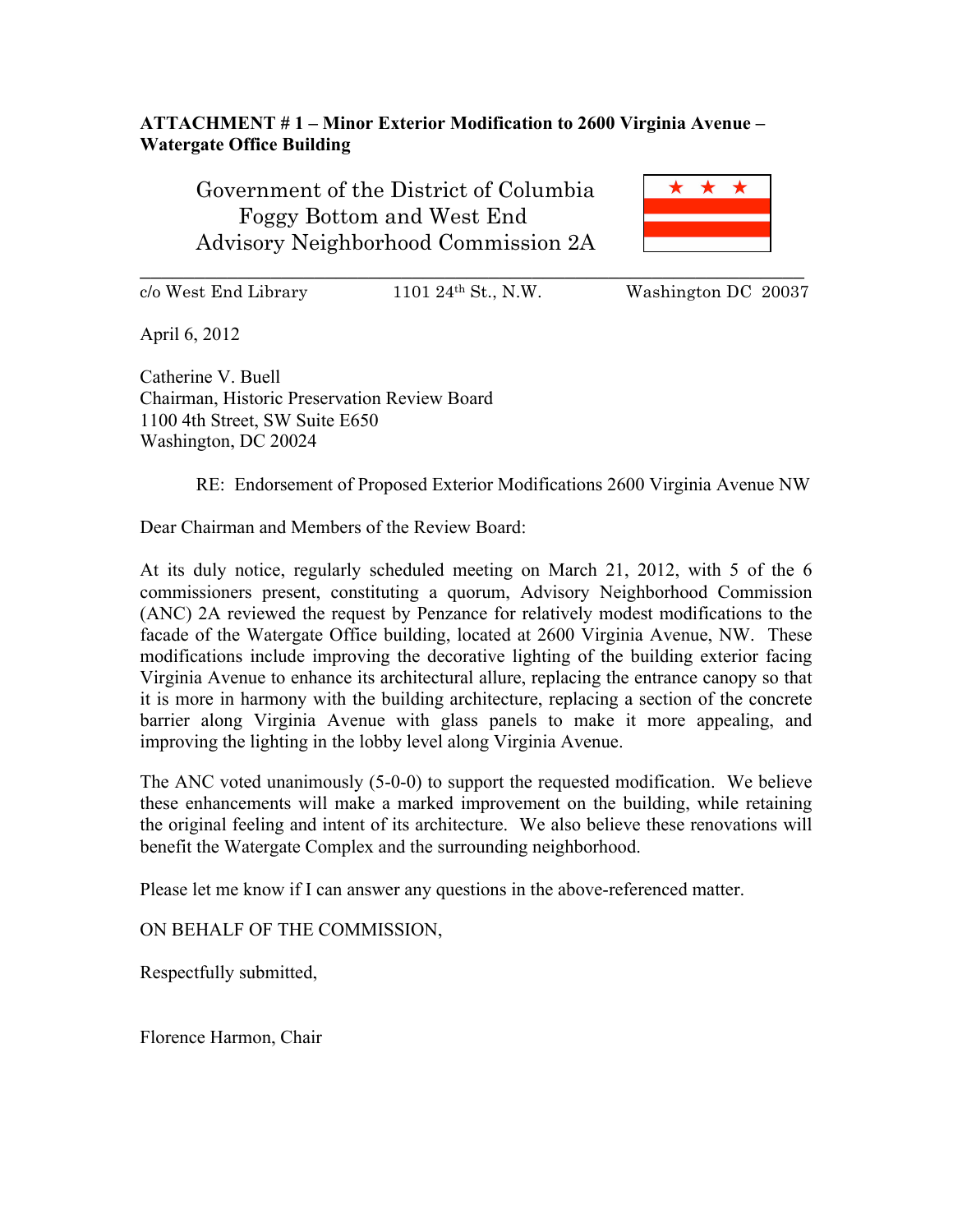### **ATTACHMENT # 2 - Nation's Triathlon**

Government of the District of Columbia Foggy Bottom and West End Advisory Neighborhood Commission 2A  $\overline{\phantom{a}}$  , and the contract of the contract of the contract of the contract of the contract of the contract of the contract of the contract of the contract of the contract of the contract of the contract of the contrac

 $c$ /o West End Library 1101 24<sup>th</sup> St., N.W. Washington DC 20037

April 11, 2012

Molly Quinn The Nation's Triathlon  $2000$  M Street,  $8<sup>th</sup>$  Floor Washington, DC 20036

RE: The Nation's Triathlon

Dear Nation's Triathlon:

At its duly notice, regularly scheduled meeting on March 21, 2012, with 4 of the 6 commissioners present, constituting a quorum, Advisory Neighborhood Commission (ANC) 2A reviewed the request for a letter of non objection regarding The Nation's Triathlon. The ANC voted 4-0-0 to support the requested non objection.

Please let me know if I can answer any questions in the above-referenced matter.

ON BEHALF OF THE COMMISSION,

Respectfully submitted,

Florence Harmon Chair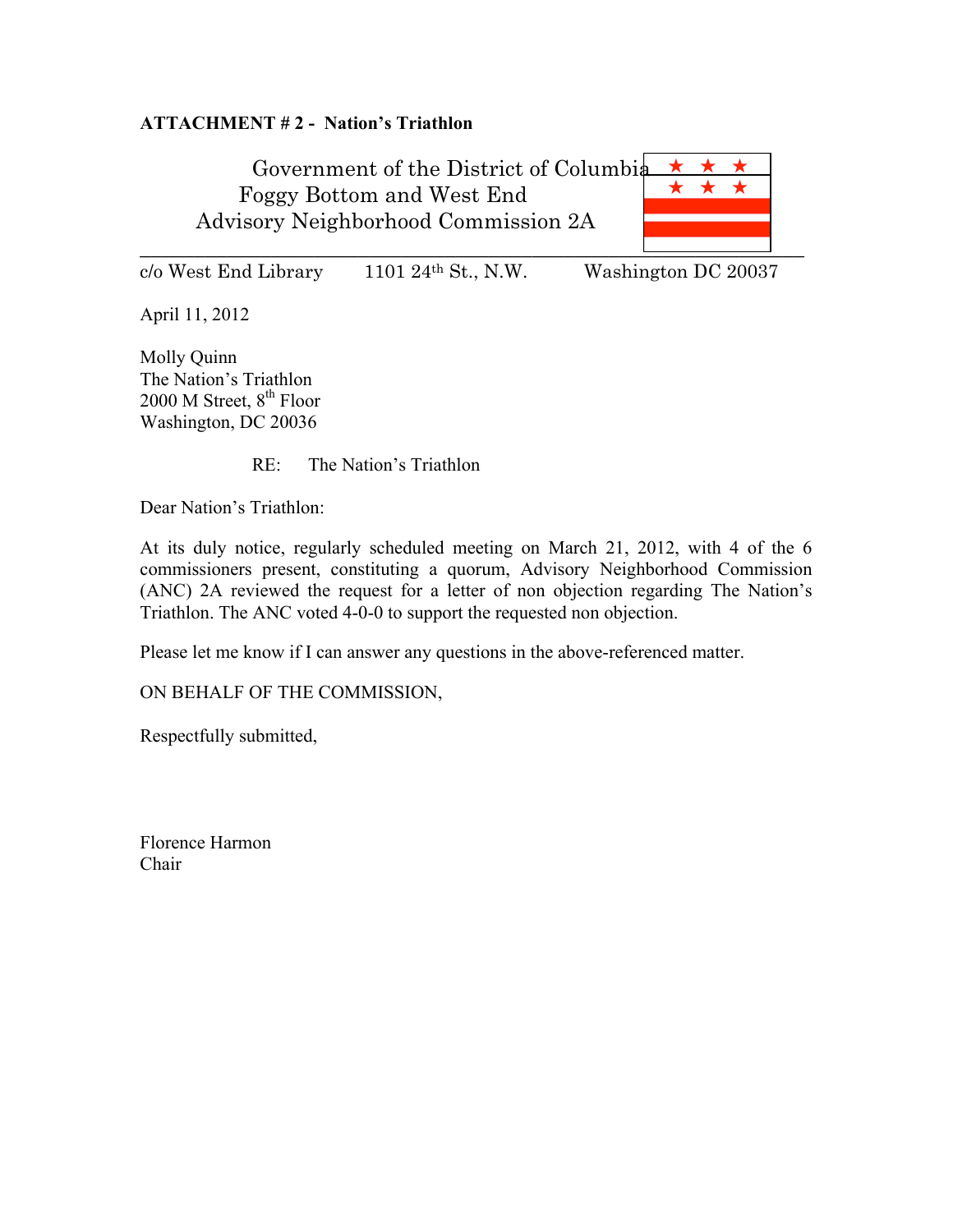#### **ATTACHMENT# 3 – GWU Museum/ Square 102**

Government of the District of Columbia Foggy Bottom and West End Advisory Neighborhood Commission 2A



 $c/\sigma$  West End Library 1101 24<sup>th</sup> St., N.W. Washington DC 20037

March 27, 2012

Anthony Hood Chairman D.C. Zoning Commission 441 4<sup>th</sup> Street, NW, Suite 210 Washington, DC 20001

#### Re: **Z.C. Case No. 06-11F/06-12F Application of The George Washington University (GWU) for Approval of Second Stage PUD, Square 102, part of lot 46**

Dear Chairman Hood and Members of the Commission:

Advisory Neighborhood Commission (ANC) 2A has examined the above-referenced application and has also heard both informal and formal presentations of the application by GWU officials at regularly scheduled ANC meetings with quorums present, on February 15, 2012 and most recently on March 21, 2012, at which meeting (hereinafter "ANC March Meeting"), with four of the six commissioners present constituting a quorum, ANC 2A unanimously adopted the following resolution.

**RESOLVED** that ANC 2A takes no position on the application but wishes to bring to the Zoning Commission's attention the following items and requests that the Zoning Commission's review of the application incorporate into the Commission's final order the representations made to the community by GWU representatives at the ANC Meeting about these items:

Community members were pleased that the historic Woodhull House was not going to be torn down and instead restored;

Community members initially were concerned about public access to the site where the rose garden would be placed, a garden that has historic ties to the community; however, GWU has relocated the rose garden to the Mid-Campus Quad;

Community members were initially concerned about public access to the University Yard located within this site; however, GWU appears to have addressed these concerns and additionally, representatives of GWU at the ANC March Meeting committed to maintain 24 hour public access to the University Yard for the community;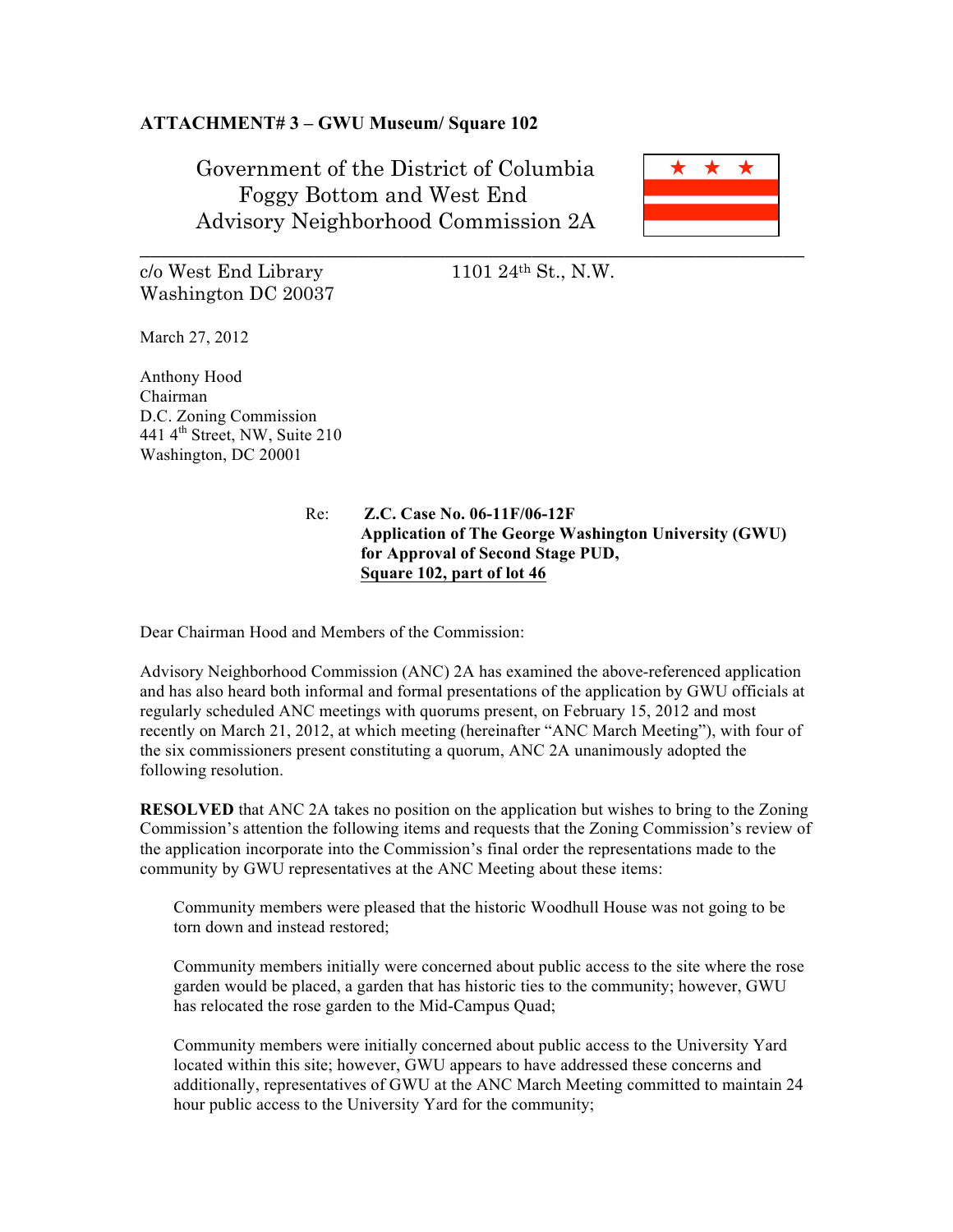Community members were initially concerned about loading and deliveries to the museum because 21st Street NW, where the new curb cut and delivery loading dock would be located, is a narrow, one-way street that is already very congested, especially during rush hour. Community members were concerned about the use of the new loading dock associated with loading and unloading artwork (to be accessed by back-in vehicles). Additionally, community members expressed concern about the use of additional "no parking" zones, just beyond the proposed curb cut, to drop off patrons and make deliveries. The loading zone was of concern because activities associated with loading and unloading the artwork could impede already congested traffic flow even further. The museum passenger drop off and other delivery zone was of concern due to traffic and safety impacts on both local pedestrians and museum visitors from tour buses, delivery trucks, and other vehicular traffic.

However, representatives of GWU assured the community that the following "TMP (Transportation Management Plan) Measures" would be implemented to address traffic and safety issues associated with loading and unloading art work into the museum:

- "Trained traffic control personnel to direct vans and trucks into the loading berth and minimize pedestrian impacts.
- Peak hour restrictions on the Museum's use of the curb cut [for art work deliveries through the loading dock] (7am to 9am and 4pm to 7pm) in order to minimize impact on other vehicular traffic;
- Limitations of the size of vehicles using the curb cut [for art work deliveries through the loading dock] (no larger than 24 feet to ensure it fits within the building and does not protrude on public space); and
- Restrictions on the use of the curb cut [and associated loading dock] for artifact and exhibit loading only (i.e. not to be used for trash/recycling, catering for special events, or commercial delivery services such as UPS or FedEx)<sup>"1</sup>

Additionally, at the ANC March Meeting, GWU officials stated that they expect the curb cut and associated loading dock to be used no more than an average of three times per week and that GWU will monitor this usage of the  $21<sup>st</sup>$  Street artwork loading dock and curb cut for the "first couple of months." Representatives of GWU, however, assured the community at the ANC March Meeting that deliveries will be infrequent to this artwork loading dock and curb cut area and will only be used for deliveries of textile artwork to be displayed in the museum. Representatives of GWU stated at the ANC March Meeting that the curb cut and 21<sup>st</sup> Street loading dock are necessary due to the unique nature of the artwork, which must be delivered in a climate controlled atmosphere;

Community members expressed concerned about the effects of traffic, particularly tour bus and school bus traffic, due to museum patrons, especially during afternoon traffic hours, because 21<sup>nd</sup> Street is a narrow one-way street. Representatives of GWU have assured the community that the museum will have exhibitions that will not generate significant tour bus or other patron traffic. At the ANC March Meeting, representatives of GWU stated that they expect approximately 26 school buses per year and approximately 15 senior group tour buses (which are usually smaller than normal sized tour buses) per year. Such school buses and senior tour buses will be encouraged to park around the corner from the museum on G Street

 $<sup>1</sup>$  From GWU presentation handout provided to community members at ANC March Meeting.</sup>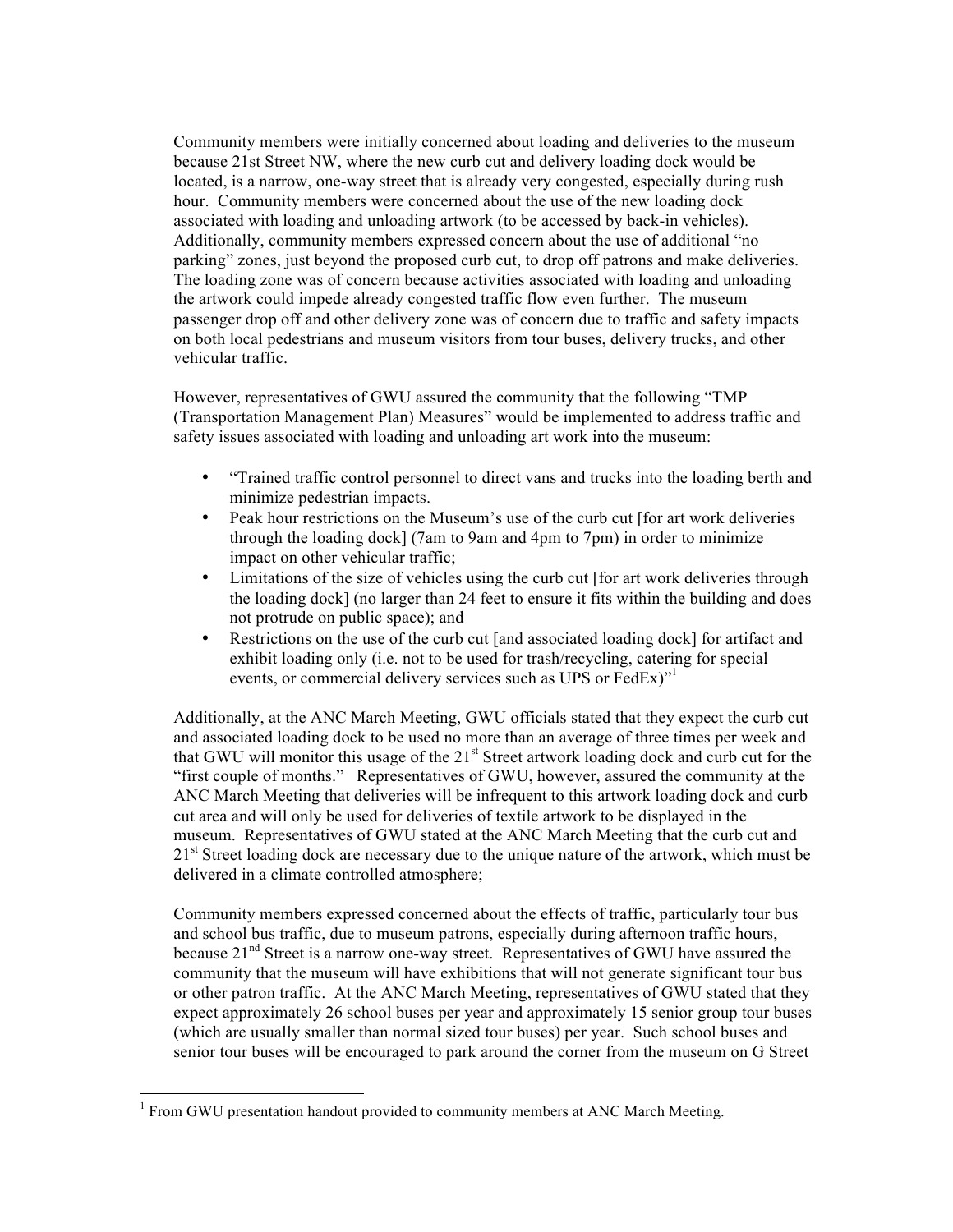NW for safety reasons (because to unload on  $21<sup>st</sup>$  Street NW would disembark passengers directly into traffic) and to avoid traffic congestion on  $21<sup>st</sup>$  Street. Representatives of GWU stated to the community that while such school buses and tour buses will obtain "all day" "Temporary No-Park" Permits for parking on G Street NW, in fact, the school buses and tour buses will only be loading and unloading on G Street NW for approximately 40 minutes, and GWU personnel will remove these all day parking permits promptly upon departure of the school or tour bus so as not to tie up street parking all day.

Community members were initially concerned about the public access of the community to the museum; however, GWU has addressed these concerns by assuring the community that the museum will be open to the public and normally free.

The ANC designates any of its commission members to represent it before the Zoning Commission as it relates to this resolution.

I respectfully urge the Commission to give careful attention to the items articulated in the resolution and to incorporate the representations made by GWU to the community at the ANC March Meeting on community areas of concern into the Commission's final order.

Sincerely,

Florence E. Harmon Chair

Cc: David Avitabile, Gouston &Storrs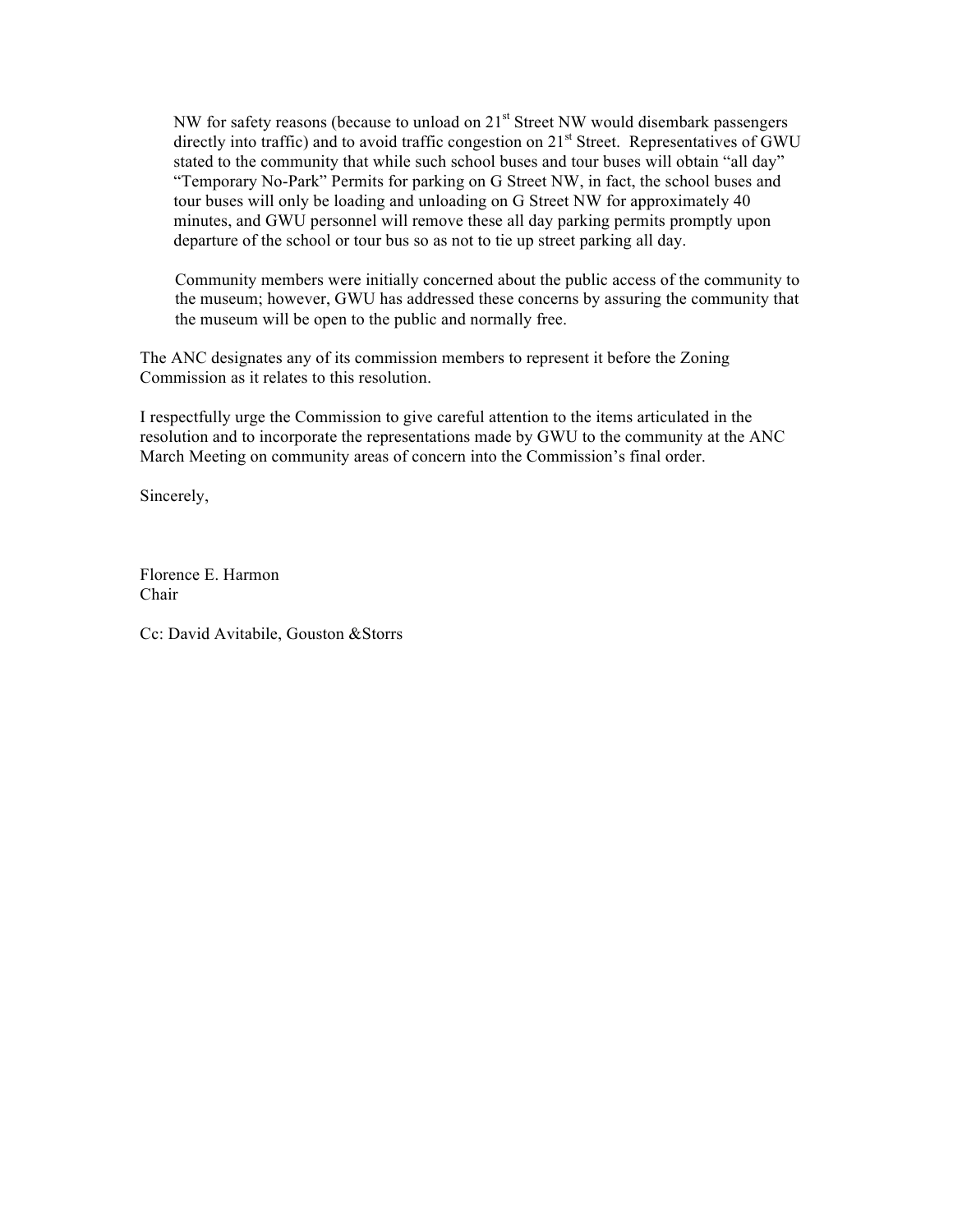### **ATTACHMENT # 4: Minor Modification to BZA 18277 (1700 New York Ave. – Corcoran Gallery)**

Government of the District of Columbia Foggy Bottom and West End Advisory Neighborhood Commission 2A



 $c/\sigma$  West End Library 1101 24<sup>th</sup> St., N.W. Washington DC 20037

March 30, 2012

Mr. Lloyd Jordan Chairperson DC Board of Zoning Adjustment 441  $4<sup>th</sup>$  Street, NW, Suite 200/210S Washington, DC 20001

> RE: Request for Minor Modification BZA Case No. 18227 1700 New York Avenue, NW (Square 171, Lot 34)

Dear Chairperson Jordan and Members of the Commission:

At its duly notice, regularly scheduled meeting on March 21, 2012, with 4 of the 6 commissioners present, constituting a quorum, Advisory Neighborhood Commission (ANC) 2A reviewed the request for minor modification to reduce the approved parking variance for the development of an office building addition to the Corcoran Gallery of Art at 1700 New York Avenue, NW. The ANC voted 4-0-0 to support the requested modification.

Please let me know if I can answer any questions in the above-referenced matter.

ON BEHALF OF THE COMMISSION,

Respectfully submitted,

Florence Harmon Chair

cc: Christine Shiker, Holland & Knight, Counsel for the Applicant